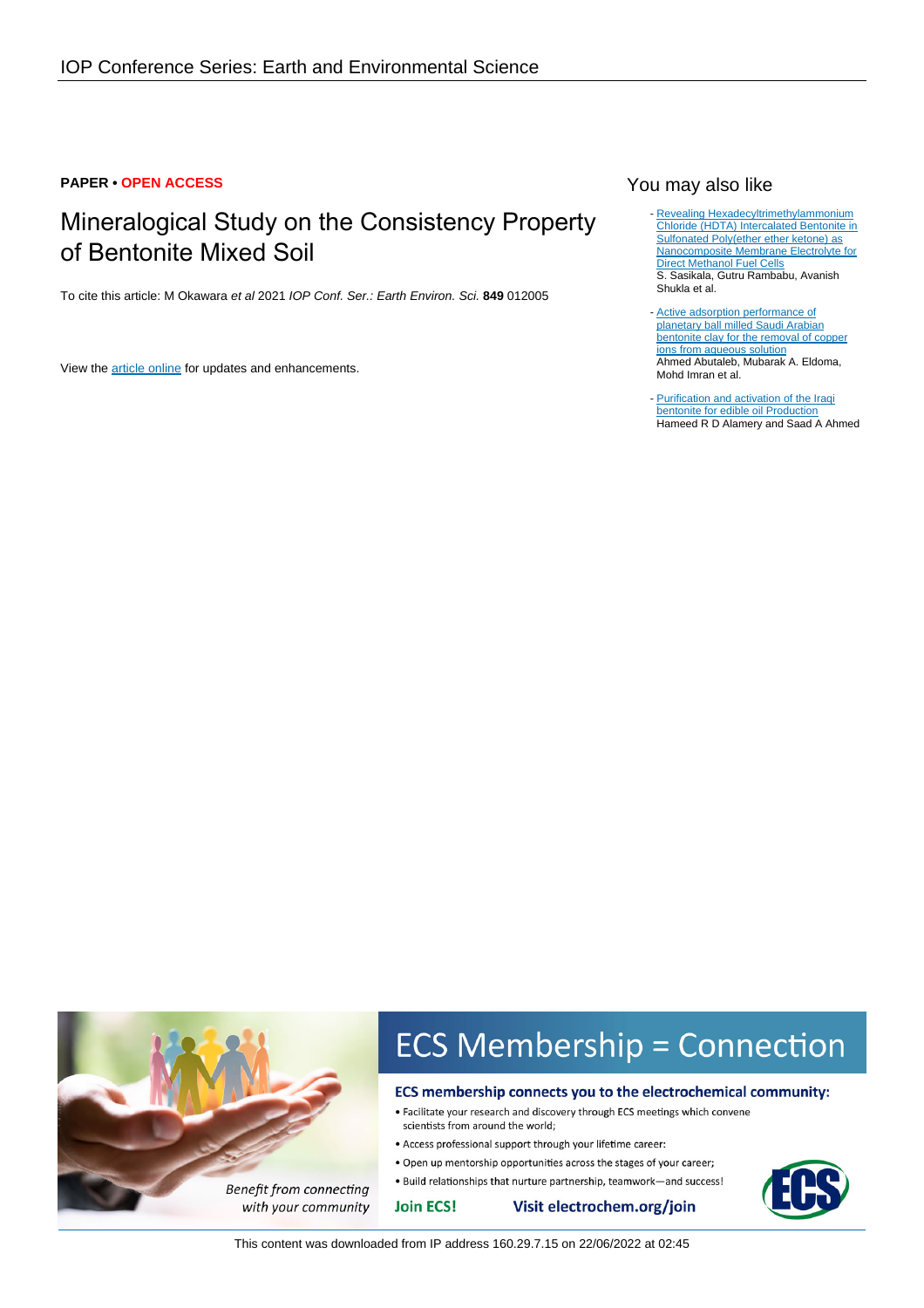IOP Conf. Series: Earth and Environmental Science **849** (2021) 012005 doi:10.1088/1755-1315/849/1/012005

IOP Publishing

## **Mineralogical Study on the Consistency Property of Bentonite Mixed Soil**

**M Okawara**1\* , **Y Saito**<sup>2</sup> , **K Ishiguro**<sup>2</sup> **and Y Hotta**<sup>2</sup>

<sup>1</sup>Iwate University, Faculty of Science and Engineering, 4-3-5 Ueda, Morioka City, Iwate Prefecture, Japan

<sup>2</sup>Graduate School of Engineering, Iwate University, 4–3–5 Ueda, Morioka, Iwate, Japan

E-mail: okawara@iwate-u.ac.jp

**Abstract**. Bentonite mixed soil, which is a mixture of bentonite with sand and gravel, can be easily compacted by adjusting the blending degree, and it is difficult for water to pass through and exhibits low permeability. It is widely used at construction sites because it can be mixed onsite and has good workability. Examples of its use include impermeable layers at waste disposal sites and measures to contain heavy metals from rocks generated from construction sites. The main component of bentonite is smectite, which is a swelling clay mineral, and the swelling property and consistency characteristics determine the engineering properties. In particular, low permeability is considered to be strongly influenced by the electrochemical properties at the crystal level peculiar to smectite. In this study, the mechanism of expression of engineering properties of bentonite mixed soil was investigated focusing on the mineralogy properties of smectite. Specifically, X-ray and near-infrared analysis were performed to clarify the crystal structure of smectite and the adsorptivity of water molecules. The change in interlayer distance were clarified by XRD. Information on the behavior of water molecules was obtained by NIR. From these analyses, we obtained information on the swelling, consistency and micro-physical properties of smectite, which is the main component of bentonite, related to water permeability.

## **1. Introduction**

The use of bentonite, which is primarily composed of smectite, as a cushioning material for the geological disposal of high-level radioactive waste is being researched in various countries; Finland has already begun construction on disposal sites set to start operating in FY 2020. Bentonite is being used as a cushioning material because its primary component, smectite, is expected to offer water cut-off, self-sealing properties, delayed sorption or migration of nuclides, and chemical buffering properties [1]. To construct and operate sites, and ensure that these properties are expressed effectively, the fundamental properties of smectite first need to be experimentally verified.

One fundamental property of smectite is swelling. Smectite, which is a type of layered silicate mineral, increases its volume by the intake of water molecules between its layers. The swelling processes that occur in smectite can be broadly divided into two types: crystalline swelling in low-water-content areas and osmotic swelling in high-water-content areas [2]. Given that the construction of a geological disposal facility requires conditions of relatively high dry density, it is important to clarify the properties expressed in the crystalline swelling process.

There is a long history of research into the state of smectite-water systems in the crystalline swelling process, and that work has produced many findings [3-8]. For instance, when the spacing of smectite is measured under controlled humidity, it yields discontinuous values such as 1 nm, 1.2-1.3 nm, 1.5-1.6

Content from this work may be used under the terms of the Creative Commons Attribution 3.0 licence. Any further distribution of this work must maintain attribution to the author(s) and the title of the work, journal citation and DOI. Published under licence by IOP Publishing Ltd 1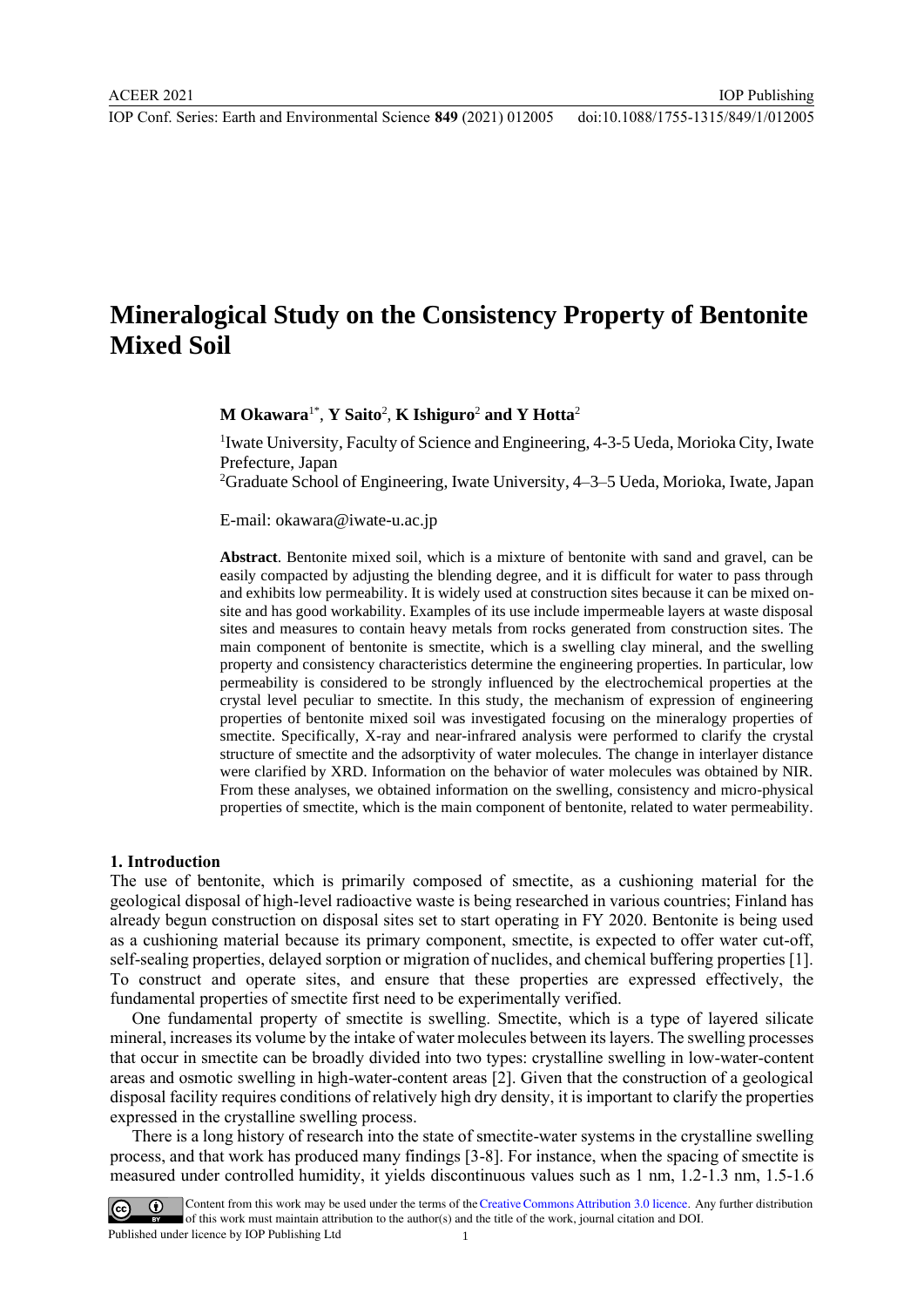IOP Publishing

nm, and 1.8-1.9 nm. These values correspond to smectite when it has no interlayer water molecules (0WL), one interlayer water molecule (1WL), two interlayer water molecules (2WL), and three interlayer water molecules (3WL), respectively. Furthermore, it is a known fact that the humidity dependence of d-spacing varies widely depending on the type of exchangeable cation.

In addition, experiments [9, 10] and computer simulations [11, 12] have demonstrated that the motion of water molecules within layers is more controlled than bulk substances. Research on the motion of water molecules has been based on results from research on the crystal structure mentioned above. However, consistent conclusions have not been obtained due to differences in samples and experimental conditions, and researchers cannot claim to have a comprehensive picture of the properties of smectitewater systems.

This study used X-ray diffraction and near-infrared spectroscopy to measure the crystal structure of high-purity homo-ionic smectite and the vibratory motion of water molecules under controlled humidity. To compare the experimental results in detail, measurements were taken at intervals of 5% relative humidity (RH) between 0 and 100% RH on adsorption and desorption processes.

## **2. Materials and methods**

## *2.1. Materials and purification*

We used Kunipia-F (Kunimine Industries Co., Ltd.), whose primary component is sodium smectite. Kunipia-F is an elutriated bentonite produced in Tsukinuno, Yamagata Prefecture that has an extremely high smectite content, 98 wt% [13]. However, some studies report that exchangeable cations contain about 20% Ca<sup>2+</sup> and the like, in addition to  $Na^+$  [14].

In this study, we refined Kunipia-F to produce high-purity homo-ionic  $(Na^+, K^+, Mg^{2+}, Ca^{2+})$ smectite. Refining was a two-step process involving centrifugal separation to remove accessory minerals and ion exchange to make homo-ionic exchangeable cations. The prepared samples underwent X-ray diffraction analysis, exchangeable cation analysis, and removal of accessory minerals and homoionization was confirmed. The structural formula for the refined smectite from Tsukinuno is shown below [14].

$$
\mathrm{M}^{n+}_{0.413/n}(\mathrm{Al}_{1.604}\mathrm{Mg}_{0.316}\mathrm{Fe}_{0.090})(\mathrm{Si}_{3.867}\mathrm{Al}_{0.124})\mathrm{O}_{10}(\mathrm{OH})_2
$$

## *2.2. Water content adjustment*

Water molecule adsorption was studied under controlled humidity to adjust water content. The humidity control unit is composed of a saturation chamber, temperature, pressure, and flow rate controller, in addition an experimental chamber. The water vapor content of the saturation chamber is controlled using temperature and pressure settings, and moist air is sent into the experimental chamber, as the flow rate is adjusted to produce the desired humidity level. The temperature of the experimental chamber was set to room temperature (25°C).

## *2.3. X-ray diffraction*

After oven-drying the powdered sample at 200°C for 24 hours, the sample was cooled at room temperature inside a desiccator and filled into the sample holder of an air separator (Rigaku). After placing the sample in the experimental chamber (with the humidity adjusted) and waiting for water molecule adsorption to reach equilibrium, the sample holder was made airtight with a sample case, an X-ray diffraction device was attached, and measurements were taken. Equilibrium is deemed to have been reached when the shape of the X-ray diffraction profile does not undergo significant changes.

The Ultima IV horizontal multipurpose sample X-ray diffractometer (manufactured by Rigaku) was used to take measurements. The measurement conditions were as follows: X-ray diffractometer with CuKα radiation using 40kV, 40mA, measurement method: FT measurement, step width: 0.0600°, gate time: 1 s, scanned from 2° to 50° 2θ.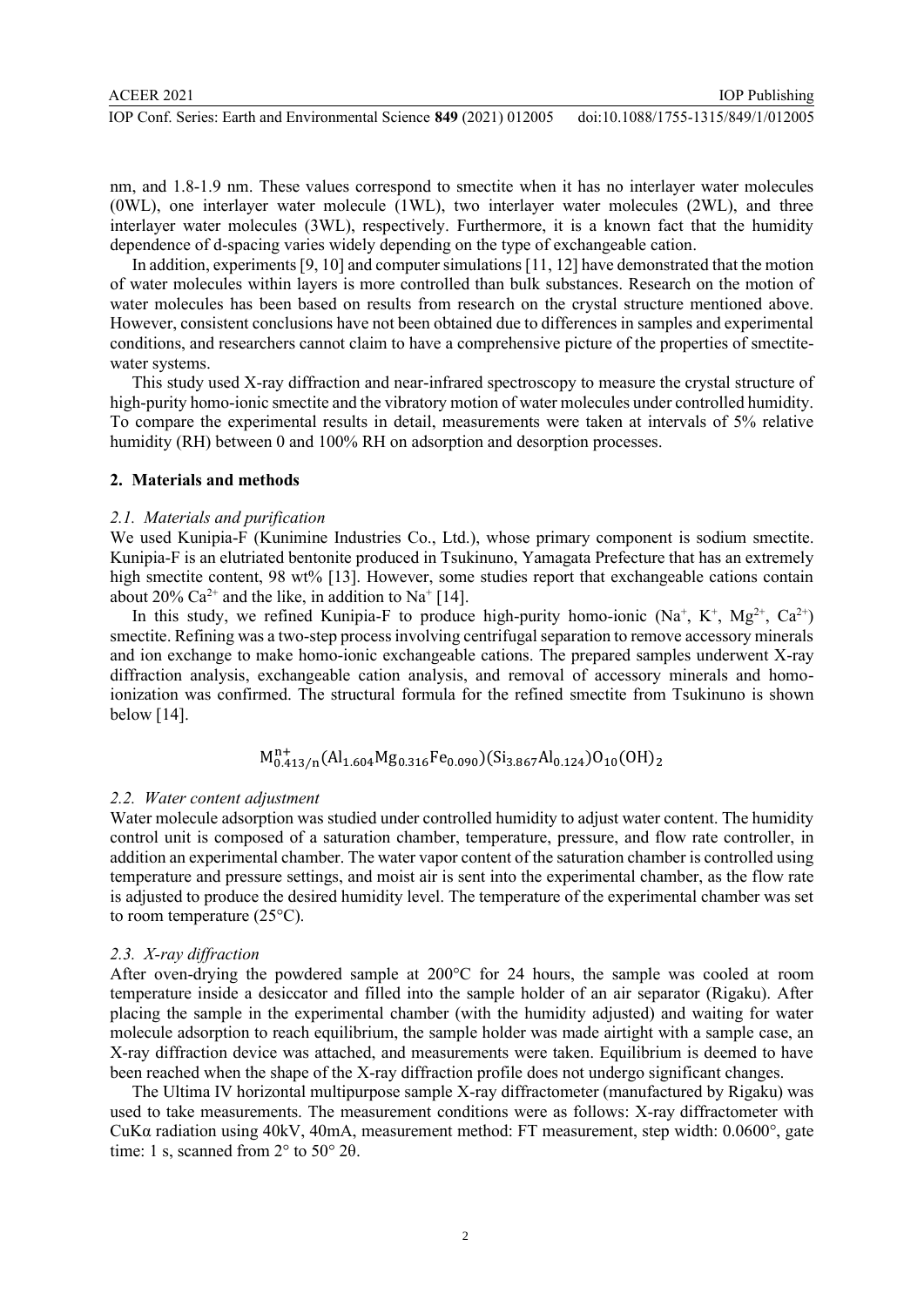IOP Conf. Series: Earth and Environmental Science **849** (2021) 012005 doi:10.1088/1755-1315/849/1/012005

## *2.4. Near-infrared spectroscopy*

After oven-drying the powdered sample at 200°C for 24 hours, the sample was cooled at room temperature inside a desiccator and filled into a glass container. After placing the sample in the experimental chamber (with the humidity adjusted) and waiting for water molecule adsorption to reach equilibrium, measurements were taken. Equilibrium is deemed to have been reached when the shape of the near-infrared absorption spectrum no longer undergoes significant changes.

The Spectrum 400 Fourier transform infrared spectrometer (manufactured by Perkin Elmer) was used for measurements. The measurement conditions were as follows: Measurement method: diffuse reflection, resolving power: 4 cm<sup>-1</sup>, number of additions: 100 times, measurement range: 4000-7800 cm<sup>-</sup> 1 .

## **3. Crystal structure of smectite**

Figure 1 shows an example of an X-ray diffraction profile. The peak at the top of the profile is due to Bragg reflection, and the following relationship exists between crystal d-spacing and diffraction angle 2θ.



$$
n\lambda = 2d \sin \theta \tag{1}
$$

IOP Publishing

**Figure 1.** XRD profiles of Na-smectite on desorption process.

Here, n is a positive integer and  $\lambda$  is the wavelength of the X-ray.  $d_{001}$  spacing is found by substituting the diffraction angle of reflection 001 observed in  $2\theta \le 10^{\circ}$  into Formula (1). Meanwhile, reflection 00 $\ell$ observed in  $2\theta \le 10^{\circ}$  corresponds to the nth reflection of reflection 001. The position of 00 $\ell$  reflection changes discontinuously according to the state of water content.

## *3.1. Interstratification*

A multiple water-content states coexist is referred to as interstratification. For instance, when RH is 60% at the point where 2WL changes to 1WL in Figure 1,  $002_{1WL}$  and  $003_{2WL}$  coexist in the range of 10° to 20°. To ascertain specific information about crystal structure, the degree of interstratification must be evaluated.

Ferrage et al. (2005) [6] used the standard deviation to classify the regularity of 00ℓ reflection and evaluated the degree of interstratification ξ for smectite.

$$
\xi = \sqrt{\frac{1}{x_i} \sum (x - \bar{x})^2}
$$
 (2)

$$
x = \ell \times d_{00\ell} \tag{3}
$$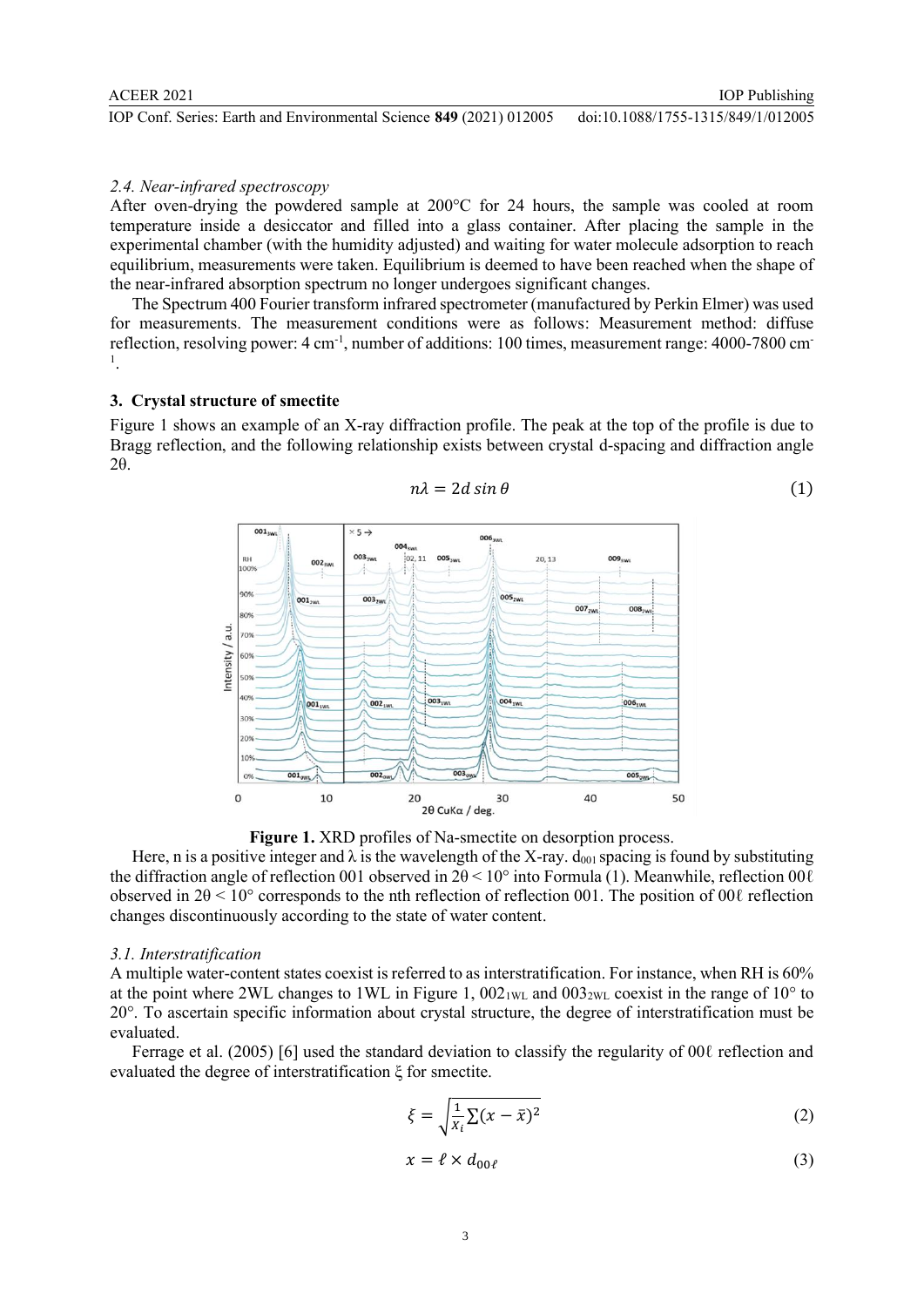IOP Publishing

Here,  $X_i$  is the number of 00 $\ell$  reflections that can be measured by  $2\theta = 2-50^\circ$ .  $\bar{x}$  is the mean value of  $\ell \times d_{00\ell}$ . Ferrage et al. (2005) states that an interstratification state occurs when  $\xi > 0.04$  nm, and the present study followed that definition as well.

## *3.2. Basal spacing*

Figure 2 shows the humidity dependence of  $d_{001}$  spacing. Here, the darkness of the plot color represents the degree of interstratification ξ; the lighter the color, the more marked the interstratification. Hysteresis was observed in all samples, and interstratification tended to occur in the change region of the watercontent state. Previous researches [3, 4, 6-8, 15, 16] are also consistent with this, and we were able to obtain more detailed data.

Sodium smectite changed stepwise in the pattern 0WL-1WL-2WL-3WL while potassium smectite changed stepwise in the pattern 0WL-1WL. Potassium smectite entered a state of 1WL and 2WL interstratification at 100% RH. Furthermore,  $\xi > 0.01$  nm in nearly all areas of 1WL potassium smectite, demonstrating that the effects of 0WL interstratification were continuous. Tamura et al. (2000) [5] and Ferrage et al. (2005) [6] have reported the same.

Magnesium and calcium smectite change in the pattern 0WL-2WL-3WL during the adsorption process and in the pattern 3WL-2WL-1WL during the desorption process. When magnesium smectite is in a 2WL state during the desorption process, spacing decreased continuously from 1.61 nm to 1.35 nm. As 1.35 nm is too small for 2WL, we will refer to the 1.35-1.40 nm range as 2WL' here. Additionally, when RH is near 0–50% during the adsorption process in magnesium smectite, rehydation behavior is found to be extremely slow. Kawano and Tomita (1989) [17] state that condensation slows down in dehydrated magnesium smectite because  $Mg^{2+}$  sinks into the six-membered rings of the surface of the silicate layer.



**Figure 2.** Changes in basal spacing  $d_{001}$  of Na-, K-, Mg- and Ca-smectite. The color of the circles indicates degree of interstratification.

### **4. Water molecules in smectite**

Figure 3 shows an example of a near-infrared absorption spectrum. The absorption observed in this region is the combination tone (v+δ) of the stretching vibration v and angular vibration δ of OH groups. Absorption near 4300-4600 cm<sup>-1</sup> is due to clay mineral OH groups and represented by  $(v+\delta)_{\text{clay}}$ , while absorption near 4700-5400 cm<sup>-1</sup> is due to water molecule OH groups and represented by  $(v+\delta)_{water}$ . Furthermore, within the designation  $(v+\delta)_{water}$ , sharp components near 5250 cm<sup>-1</sup> are attributed to OH groups that act upon the oxygen atoms of the silicate layer surface, while broad components near 5100 cm<sup>-1</sup> are attributed to OH groups that act upon other water molecules [18]. The increase in the absorption area of  $(v+\delta)_{water}$  represents an increase in water content [19].

### *4.1. Water content*

We investigated the relationship between water content and the absorption area  $A_w$  of  $(v+\delta)_{water}$  (Figure 4) obtained from the measurements shown in Figure 3. However, the absorption area Aw' on the horizontal axis was obtained by dividing  $A_w$  by  $A_c$  for standardization. As we found an extremely strong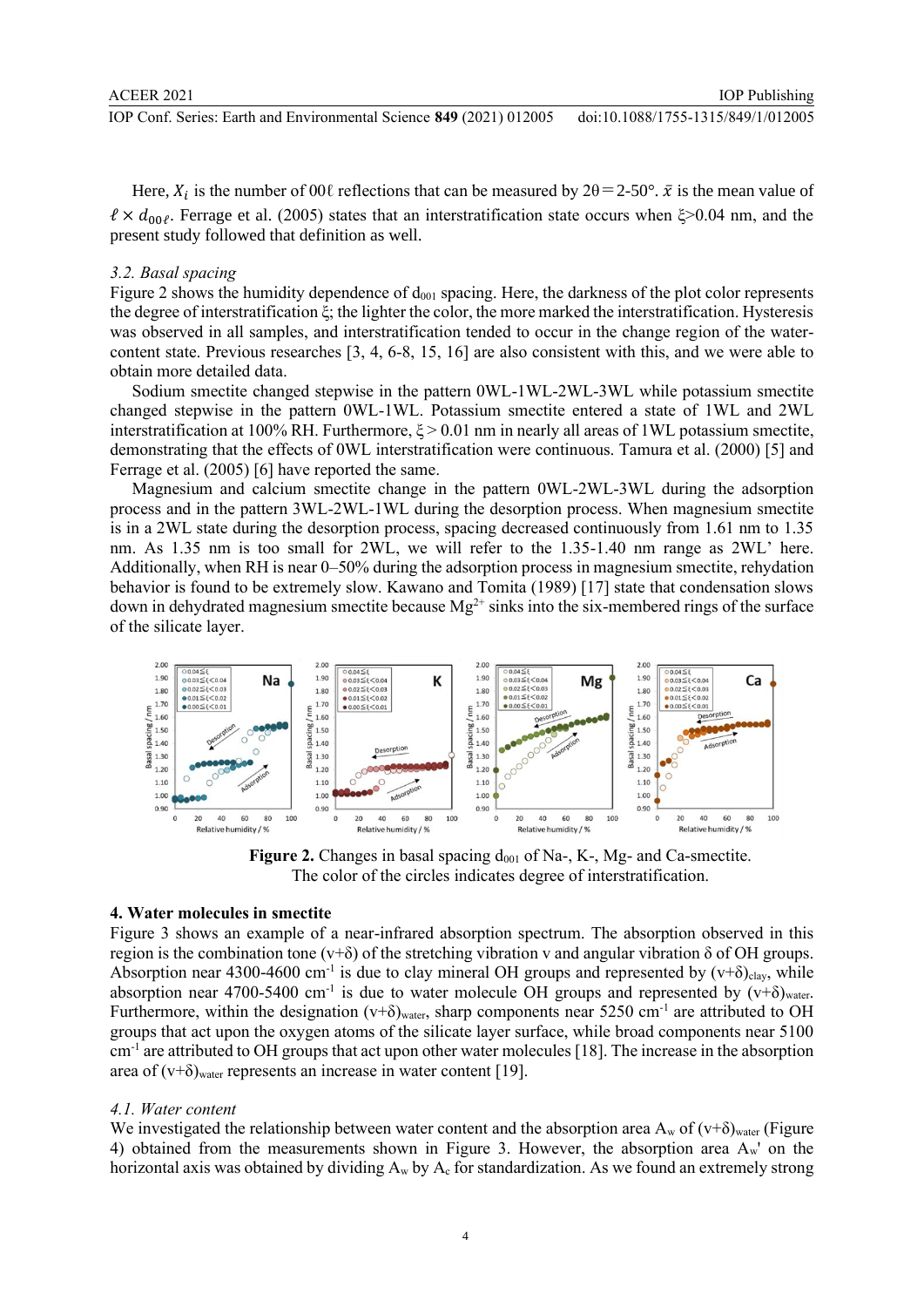correlation between water content and the absorption area Aw' in all samples, it used as a calibration curve to derive water content from the measured spectrum.

Figure 5 shows the humidity dependence of water content. Water content reflects changes in dspacing. Previous researches [15, 16, 20, 21] are also consistent with this. Figure 6 shows the relationship between basal spacing and water content. Monovalent and divalent ions exhibit very different patterns. Specifically, changes in d-spacing relative to water content are discontinuous for monovalent ions and continuous for divalent ions. The continuous pattern is particularly strong in magnesium smectite. In the first place, discontinuous spacing values have long been attributed to the diameter of interlayer water molecules. There is a strong possibility that these continuous changes are due to divalent cations changing the arrangement of interlayer water. Furthermore, it has been demonstrated that water content is about  $10\pm5\%$  for 1WL,  $20\pm5\%$  for 2WL, and 30% for 3WL, regardless of the type of exchangeable cation.



**Figure 3.** NIR spectrums of Na-smectite on adsorption process.



**Figure 4.** Relation between water content and normarized area of  $(v+\delta)_{water}$  Aw' (Na-smectite).

## *4.2. State of water molecules*

Figure 7 shows different spectrum analysis results from  $(v+\delta)_{water}$  organized by water content state. 2WL is divided into two sections because the characteristics of the spectrum shape are different on the lowhumidity side and the high-humidity side. It is clear that different components change based on the water content state.

In the case of 1WL, change primarily occurs in the 5250 cm<sup>-1</sup> component, while there is little change in the 5100 cm<sup>-1</sup> component. Meanwhile, on the low-humidity side of 2WL, the 5100 cm<sup>-1</sup> component changes more. It is clear that, from the high-humidity side of 2WL to 3WL, the spectrum shape approaches that of pure water.

Due to this, for 1WL, it is thought that both OH groups of each interlayer water molecule interact with the silicate layer surface facing them, and on the low-humidity side of 2WL, one OH group interacts with the silicate layer surface while the other OH group interacts with different water molecules. Furthermore, although components that are close to pure water in terms of vibratory motion increase from the high-humidity side of 2WL to 3WL, this is attributed to water molecules that exist between the two water molecule layers that act on the silicate layer. These results are consistent with those obtained in computer simulations [11, 22]. As describe above, it is clear that the vibratory motion of water molecules is highly dependent on water content state rather than the type of exchangeable cation.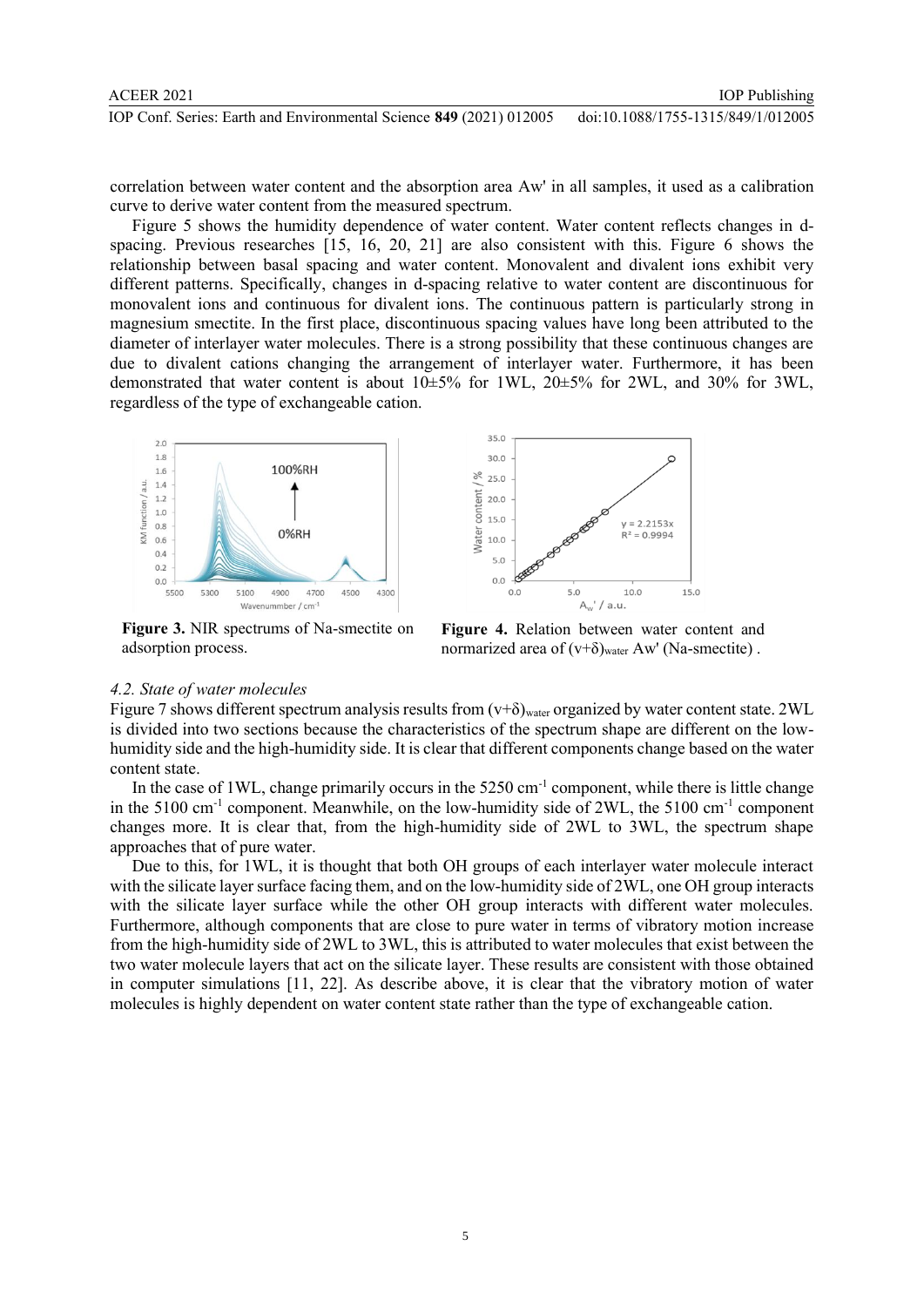$35.0$ 

Na

IOP Conf. Series: Earth and Environmental Science **849** (2021) 012005 doi:10.1088/1755-1315/849/1/012005

 $35.0$ 

35.0

К



 $35.0$ 

Ca

60

**Figure 7.** Different spectrums of Na-, K-, Mg- and Casmectite on desorption process.

EXAFS (Extended X-ray Absorption Fine Structure) analysis can provide informations on radial distances and coordination numbers around the specific elements. Figure 8 shows radial distances of Ca-smectite. We recognized that the distances from  $Ca^{2+}$  were different between water content of 80% and 200%.

## *4.3. Hydrolysis in Mg-smectite*

KM function

 $(v+\delta)_{water}$  in magnesium smectite exhibits a distinctive form in 0WL, namely, when RH is 0% during the adsorption process. In this state, water content is 1.9% and a simple calculation shows that there are two water molecules per  $Mg^{2+}$ . There is a strong possibility that  $Mg^{2+}$  with high ion potential changes the state of the surrounding water molecules. According to Maftuleac (2015) [23], the water molecules in smectite sometimes undergo hydrolysis due to polyvalent  $M<sup>n+</sup>$  cations.

$$
M^{n+} + 2H_2O \rightarrow M(OH)^{(n-1)+} + H_3O^+
$$

We hypothesized that  $H_3O^+$  was produced by hydrolysis even in magnesium smectite, and we prepared hydrogen smectite and measured its spectrum. During this, the hydrogen smectite spectrum exhibited characteristics that were extremely similar to those of magnesium smectite (Figure 9). This leads us to conclude that, in magnesium smectite, hydrolysis produces  $H_3O^+$ .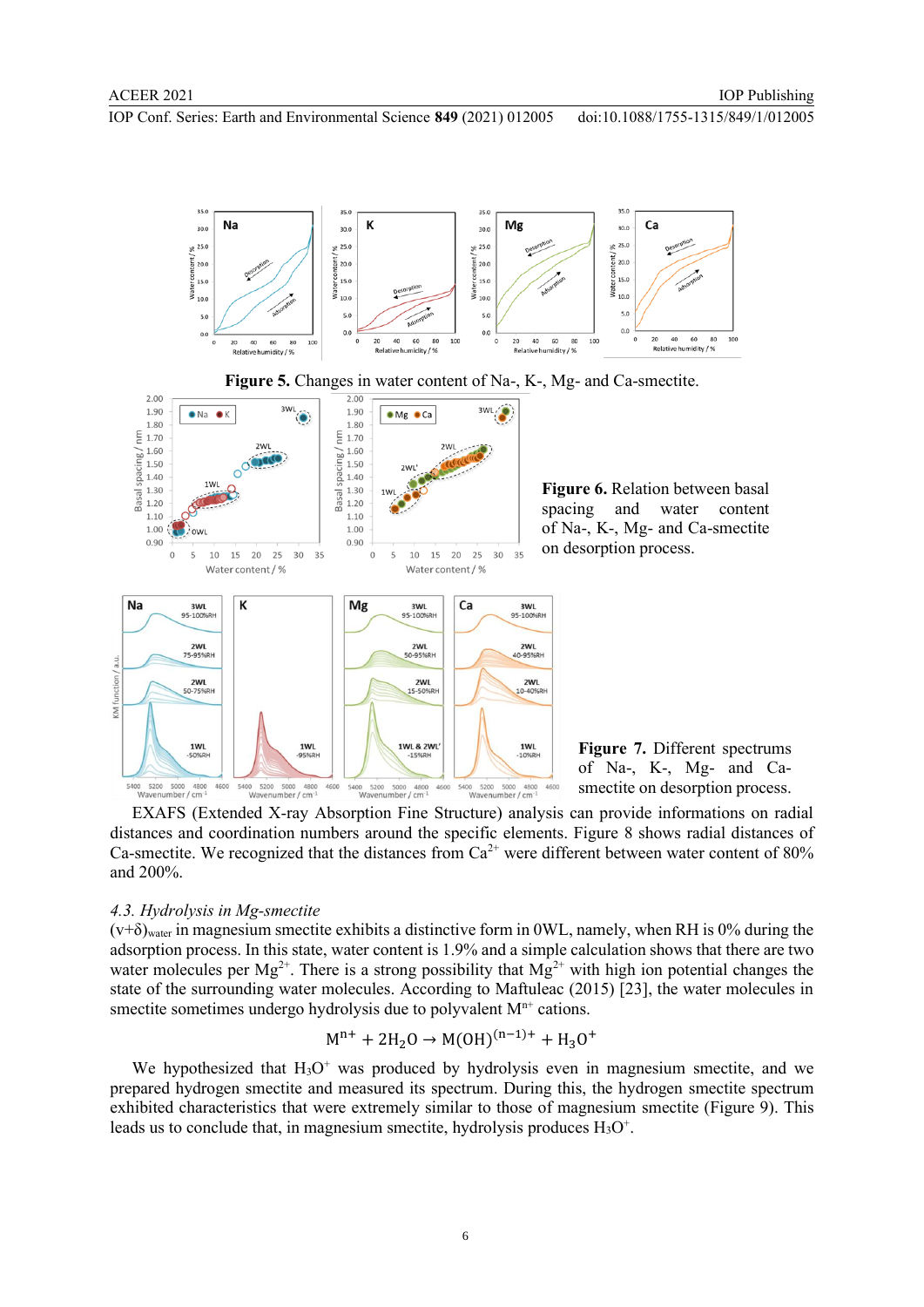IOP Conf. Series: Earth and Environmental Science **849** (2021) 012005





**Figure 8.** Radial distances of Ca-smectite. **Figure 9.** NIR and 2<sup>nd</sup> deviation spectrums of Mg- and H-smectite.

## **5. Conclusion**

High-purity homo-ionic (Na<sup>+</sup>, K<sup>+</sup>, Mg<sup>2+</sup>, Ca<sup>2+</sup>) smectite was analyzed using X-ray diffraction and nearinfrared spectroscopy, producing the below findings regarding crystal structure and the state of water molecules.

(1) Changes in d-spacing relative to water content are discontinuous for monovalent ions and continuous for divalent ions. There is a possibility that divalent ions with high ion potential change the arrangement of interlayer water molecules.

(2) For 1WL, both OH groups of interlayer water interact with the silicate layer surface facing them, and on the low-humidity side of 2WL, one OH group interacts with the silicate layer surface while the other OH group interacts with different water molecules.

(3) From the high-humidity side of 2WL to 3WL, there is also water that is similar to pure water in terms of vibratory motion.

(4) Water content is about  $10\pm5\%$  for 1WL,  $20\pm5\%$  for 2WL, and 30% for 3WL, regardless of the type of exchangeable cation.

(5) In magnesium smectite, hydrolysis produces  $H_3O^+$ .

$$
Mg^{2+} + 2H_2O \rightarrow Mg(OH)^+ + H_3O^+
$$

#### **References**

- [1] Sato H 2009 Function for controlling nuclide migration of buffer material in the geological disposal for high-level radioactive waste *MMIJ* **125** 1-12
- [2] Norrish K 1972 Forces between clay particles *Proc. 4th Int. Clay Conf*. 375-83
- [3] Iwasaki T 1979 Relationship between X-ray basal reflections and interlayer cations of montmorillonite: On the distribution of Ca and Na ions *J. Miner. Soc.* Japan **14** 78-89
- [4] Sato T, Watanabe T and Otsuka R 1992 Effects of layer charge, charge location, and energy change on expansion properties of dioctahedral smectites *Clays Clay Miner.* **40** 103-13
- [5] Tamura K, Yamada H and Nakazawa H 2000 Stepwise hydration of high-quality synthetic smectite with various cations *Clays Clay Miner.* **48** 400-4
- [6] Ferrage E, Lanson B, Sakharov B A and Drit V A 2005 Investigation of smectite hydration properties by modeling experimental X-ray diffraction patterns: Part I. Montmorillonite hydration properties *Am. Mineral.* **90** 1358-74
- [7] Morodome S and Kawamura K 2009 Swelling behavior of Na- and Ca-montmorillonite up to 150°C by in situ X-Ray diffraction experiments *Clays Clay Miner.* **57** 150-60
- [8] Morodome S and Kawamura K 2011 In situ X-ray diffraction study of the swelling of montmorillonite as affected by exchangeable cations and temperature *Clays Clay Miner.* **59** 165-75
- [9] Cebula D J, Thomas R K and White J W 1981 Diffusion of water in li-montmorillonite studied by quasielastic neutron scattering *Clays Clay Miner.* **29** 241-8